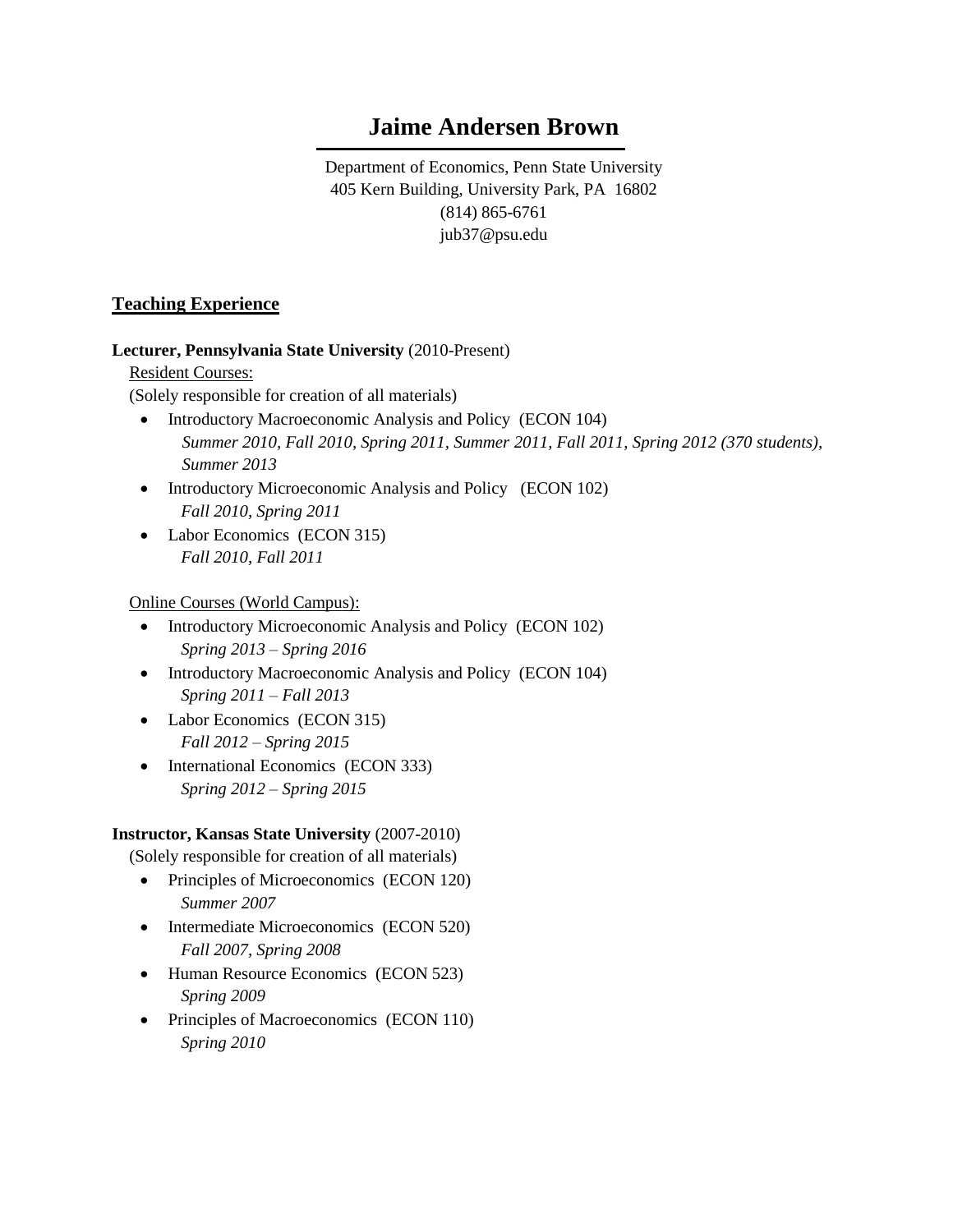#### **Teaching Assistant, Kansas State University** (2006-2007)

Principles of Macroeconomics, Intermediate Microeconomics

#### **Education**

#### **Hastings College**

Bachelor of Arts, Summa Cum Laude Graduation Date: May 2006 Major: Economics, Minor: English GPA: 4.0

#### **Kansas State University**

Master of Arts in Economics Graduation Date: May 2008 Masters Report: "The Gender Wage Gap: Exploring the Explanations" GPA: 3.7

## **Additional Certifications**

#### **Online Teaching Certificate**

Professional development program through Penn State's World Campus, consisting of five OL courses on successful online teaching. *Completed February 2016*

## **OL 1000: Introduction to World Campus**

*Completed April 2015*

#### **OL 1800: Accessibility Faculty Development Module** *Completed September 2015*

- **OL 1900: Prove It! (ANGEL Competency)** *Completed January 2016*
- **OL 2000: Effective Teaching Online** *Completed February 2011*
- **OL 2700: Online Presence** *Completed February 2016*
- **OL 4000: Authoring an Online Course** *Completed October 2011*